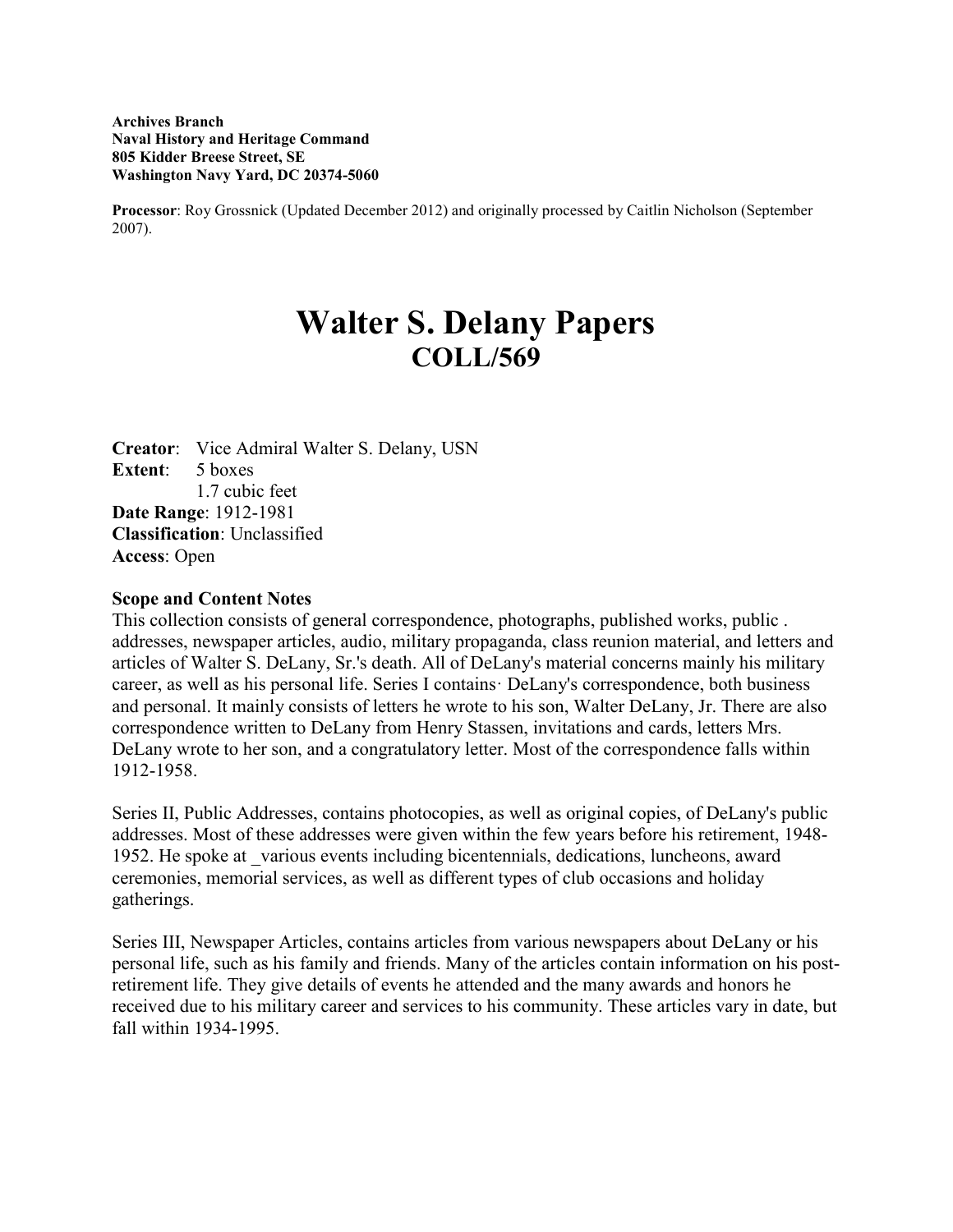Series IV, Class Reunions, provides different pamphlets and books from DeLany's class reunion. DeLany attended a 40th class reunion for the US Naval Academy's class of 1912 in 1952. He also attended the Reading High School class of 1908 reunions in 1953 and 1963.

Series V, Military Propaganda, is a small collection of military paraphernalia DeLany has taken in over his career. ·There are five books within a series called *Fragments from France.* These books are mainly war propaganda cartoons from World War I. The dates range from 1915-1918. Within the series, there is also an undated piece which is a ballad called *The Return of the Ancient Mariner.* The ballad contains many sarcastic innuendoes of the military.

Series VI, Published Works, regards two different published-works that were in DeLany's collection. One work was given to DeLany, *The Chronology of the Civil War* (1962), and the other was written by DeLany himself, *Bayly's Navy. Bayly's Navy* is a piece which was written about Admiral Sir Lewis Bayly and published by the Naval Historical Foundation. This small book was published after DeLany's death in the fall of 1980.

Series VII, DeLany's Death, contains information on DeLany's passing away.· Within this series there are letters written to Mrs. DeLany concerning her husband's death. Some of these letters are from Arleigh Burke, D.A. Long, T.B. Hayward, along with others. In memoriam, there is also information given about DeLany's Honor Guard and honorary pallbearers that attended his funeral. Along with the information given is a copy of *Shipmate* which displayed a small obituary within its journal about DeLany. All of this information was given in between September through November 1980. There is also an original document of the proclamation of Vice Admiral Walter S. DeLany Day from the mayor of Titusville, Truman Scarborough, Jr.

Series VIII, Photographs, are photographs of DeLany's life, both personal and business. These pictures were taken mainly in between 1891-1955. This collection contains photographs of his family, friends, and colleagues, including several pictures of DeLany serving in the Navy on USS *Craven,* USS *Minnesota,* USS *Honolulu,* USS *New Orleans.* The series includes photographs given to DeLany by Fleet Admiral Chester Nimitz and Vice Admiral Albert Ware Marshall.

Series IX, Audio, consists of two records that were given to DeLany of his retirement ceremony reception in City Hall, New York.

Series X, Certificates, contains two certificates that were issued by Dwight D. Eisenhower in 1953. These are Certificates of Appointment as Deputy Administrator Mutual Defense Assistance Control Act of 1951.

## **Biography**

Walter Stanley DeLany was born in Reading, Pennsylvania, on January 21, 1891, son of Irvin F. and Mary E. (Dunkle) DeLany. He attended Reading High School before his appointment to the U.S. Naval Academy from his native state in 1908. While a Midshipman, he was cheer leader and a member of the class basketball and lacrosse teams. Graduated and commissioned Ensign on June 7, 1912, he was promoted to Lieutenant (jg), June 8, 1915. He received temporary promotions to the ranks of Lieutenant and Lieutenant Commander during World War I, and was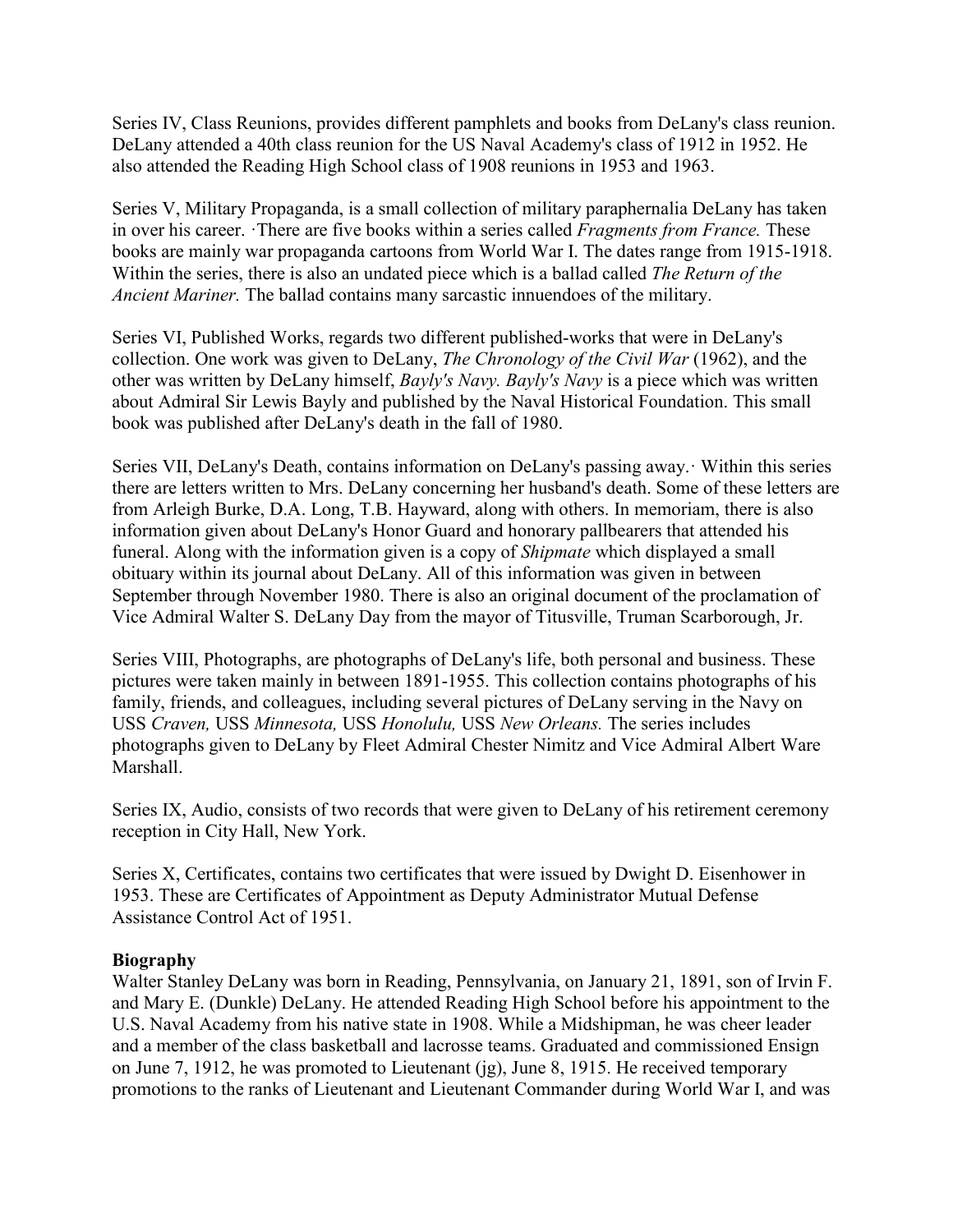commissioned in those ranks in 1918 and 1922 respectively. He subsequently attained the rank of Rear Admiral, to date from May 16, 1942. He served in the temporary rank of Vice Admiral from January 26, 1946, until July 1, 1948, and again from May 1952, retiring in that rank on February 1, 1953.

After graduation from the Naval Academy in 1912, he joined USS *Minnesota* and served in her until May 1914. Following torpedo instruction in USS *Montana,* he reported to the Fore River Shipbuilding Company, Quincy, Massachusetts, for duty in connection with fitting out USS *Nevada.* He served in that battleship from her commissioning, March 11, 1916 until May 1917, when he was transferred to destroyer USS *Wilkes,* based in Queenstown, Ireland, during World War I. Returning to the United States in August 1918, he served as Executive Officer of destroyer USS *Craven* from her commissioning, October 19, 1918, until June of the following year, after which he commanded USS *Paulding* for a brief period.

He was in charge of the Navy Recruiting Station, Albany, New York from July 1919 until November 1921, when he joined the newly commissioned transport *USS Argonne,* as Navigator and First Lieutenant. In June 1923 he was ordered as Executive Officer of destroyer USS *Lamson,* and from January to October 1924 served as Squadron Gunnery Officer of Destroyer Squadron NINE, Scouting Fleet. He had duty in the Training Division of the Bureau of Navigation, Navy Department, Washington, D.C., from October 1924 until January 1927, and for three years thereafter served as First Lieutenant of USS *Oklahoma.*

He returned to the Navy Department in February 1930 and served three years in the Ships' Movements Division, Office of the Chief of Naval Operations. In July 1933 he joined USS *New York* as Navigator. Two years later he was ordered to the Naval Academy, Annapolis, Maryland, for duty in the Executive Department. On July 15, 1938, he assumed command of Destroyer Division SEVEN of Destroyers, Battle Force, USS *Mugford,* flagship. In May 1939 he became Chief of Staff and Aide to Commander Cruisers, Battle Force, USS *Honolulu,* .flagship.

On February 1, 1941 he was designated Assistant Chief of Staff and Operations Officer on the Staff of the Commander in Chief, Pacific Fleet. For "exceptionally meritorious service" in that assignment until June 23, 1942, he was awarded the Legion of Merit. The citation states: "During this vitally important period he displayed the highest qualities of judgment and initiative, thereby contributing materially to the prosecution of the war against Japan ... "

On June 24, 1942 he assumed command of the cruiser *New Orleans,* then operating in the Pacific, and participated in the Guadalcanal Campaign. He was detached to report on November 12, 1942, as Assistant Chief of Staff (Operations), to Commander in Chief, U.S. Fleet, at Headquarters, Washington, D.C. On March 19, 1943, he was re-designated Assistant Chief of Staff (Readiness) and was awarded a Second Legion of Merit for "exceptionally meritorious service ... (in that capacity) from November 1942 to August 1945 ... " The citation continues: "during this long period, by the exercise of great foresight, broad vision, unusual initiative, sound judgment, superior professional knowledge and high executive ability; he directed the improvement and development of means, methods, and practices which kept the United States Fleet in a continually higher state of readiness for battle than those of the enemies and contributed in a great degree to the successful prosecution of war."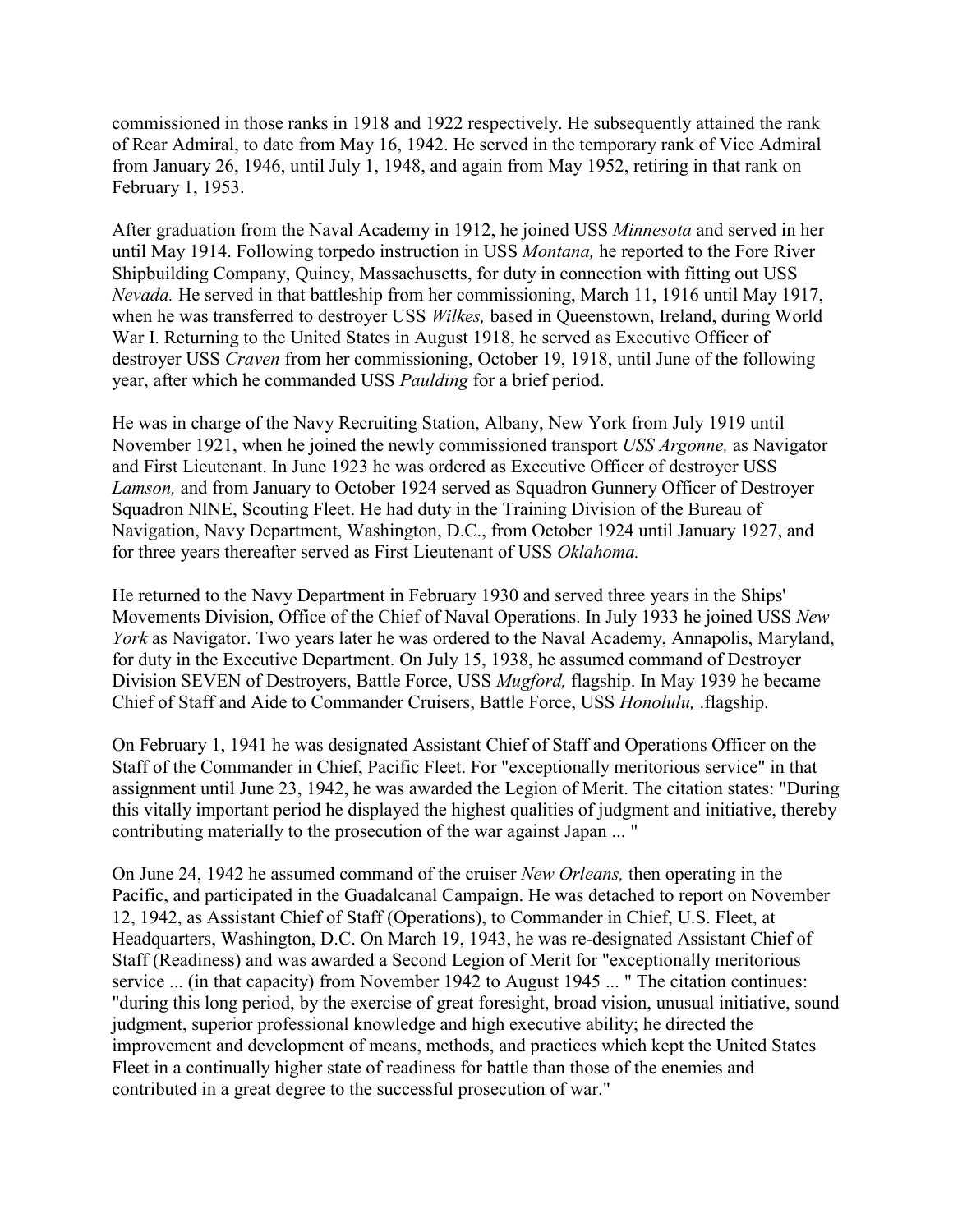In that assignment, he was the Navy representative on the Joint Committee on New Weapons and Equipment (JNW). After the reorganization in October 1945, he continued as Head of the Operational Readiness Section of the Office of the Chief of Naval Operations and headed the temporary rank of Vice Admiral as Commander Battleships-Cruisers, Pacific Fleet with USS *St. Paul* as flagship. He continued in that command until June 1948.

Ordered to the Third Naval District, New York, New York, he served as Commandant of that District reverting to his permanent rank of Rear Admiral upon assuming command on July 1, 1948) until May 1952. He was then designated Commander Eastern Sea Frontier, with additional duty as Commander Atlantic Reserve Fleet, with the accompanying rank of Vice Admiral, and served as such until relieved of all active duty pending his transfer to the Retired List of the Navy on February 1, 1953.

Upon his retirement, the City of New York, at a civic ceremony, awarded him its Gold Medal for "Distinguished and Outstanding Public Service." Subsequent to his retirement, President Eisenhower's appointment as Deputy Administrator of the Mutual Defense Assistance Control Act was confirmed by the Senate in May 1953. He served continuously under that appointment until March 1961. Since that time he has been associated with the Naval Historical Foundation, serving as President since 1967. He was also a member of the Board of Managers of the Naval Relief Society, and. Chairman of the Finance Committee of that Society.

In addition to two Legions of Merit, Vice Admiral DeLany has the Mexican Service Medal; the World War I Victory Medal, Destroyer Clasp; the American Defense Service Medal; the Asiatic. Pacific Campaign Medal; the American Campaign Medal; the World War II Victory Medal; the Navy Occupation Service Medal, Asia Clasp; and the China Service Medal. He has also been awarded· the Special Collar Order of Yun Hui from the Government of China.

Vice Admiral and Mrs. DeLany, the former Miss Lou May Sharman of Reading, Pennsylvania, lived in Washington, D.C. They had two children, Mrs. Kathryn DeLany Fawkes, wife of Rear Admiral Emerson E. Fawkes, USN, Retired, and Captain Walter S. DeLany, Jr., USN a graduate of the Naval Academy, Class of 1945.

Vice Admiral DeLany was a member of the Army and Navy Club, Washington, D.C., Huguenot Society, Washington, D.C., and the Sons of the Revolution.

Vice Admiral DeLany passed away on September 21, 1980 in Bethesda, Maryland. He is buried at the Naval Academy Cemetery.

#### **Box and Folder Listing**

# **Box 1**

## **Series I: Correspondence, 1912-1958**

| 1. Personal Correspondence to and from Walter DeLany, Sr. | 1912-19   |
|-----------------------------------------------------------|-----------|
| 2. Mrs. DeLany's Correspondence with Walter DeLany, Jr.   | 1918-1940 |
| 3. Invitations to Walter DeLany, Sr.                      | 1926-1960 |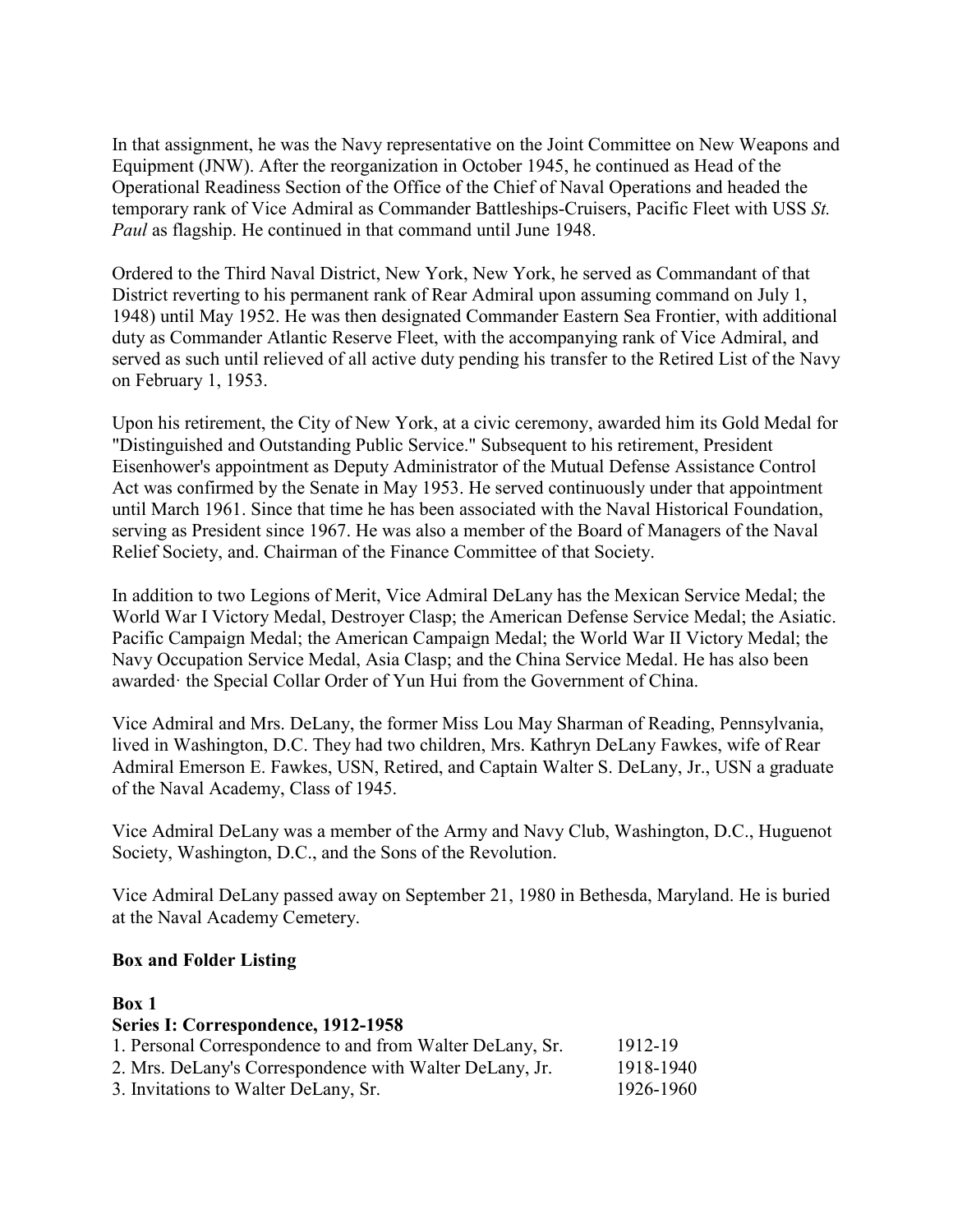| 4. Walter Delany, Sr.'s Correspondence to Walter DeLany, Jr.  | 1940-1944               |
|---------------------------------------------------------------|-------------------------|
| 5. Walter Delany, Sr.'s Correspondence to Walter DeLany, Jr.  | 1940-1944               |
| 6. Walter Delany, Sr.'s Correspondence to Walter DeLany, Jr.  | 1940-1944               |
| 7. Walter Delany, Sr.'s Correspondence to Walter DeLany, Jr.  | 1940-1944               |
| 8. Harold E. Stassen's Correspondence with Walter DeLany, Sr. | 1953-1955               |
| 9. Congratulatory Correspondence                              | 21 Jul 1958             |
| 10 Undated Correspondence                                     | Undated                 |
| Series II: Public Addresses, 1948-1952                        |                         |
| 11. Public Addresses                                          | 14 Jul 1948-11 May 1949 |
| 12. Public Addresses                                          | 20 May 1949-24 Jan 1950 |
| 13. Public Addresses                                          | 15 Feb 1950-24 Jan1951  |
| 14. Public Addresses                                          | 14 Mar 1951-15 Aug 1951 |
| 15. Public Addresses                                          | 10 Sep 1951-29 Apr 1952 |
| 16. Public Addresses                                          | 9 May 1952-21 May 1952  |
|                                                               |                         |
| Box 2                                                         |                         |
| Series III: Newspaper Articles, 1934-1995                     |                         |
| 1. Articles on Family and Friends                             | 1934-1969               |
| 2. Articles on DeLany's Post-retirement Events                | 1947-1995               |
| 3. Articles on Post-Retirement Honors and Awards              | 1954-1980               |
| Series IV: Class Reunions, 1952-:1963                         |                         |
| 4. Class Reunion Pamphlets                                    | 1952-1963               |
| · Series V: Military Propaganda, 1915-1918                    |                         |
| 5. World War I Propaganda                                     | 1915                    |
| 6. World War I Propaganda                                     | 1916                    |
| 7. World War I Propaganda                                     | 1917                    |
|                                                               | 1918                    |
| 8. World War I Propaganda.                                    |                         |
| 9. World War I Propaganda                                     | 1919<br>Undated         |
| 10. Military Ballad, Undated                                  |                         |
| Series VI: Published Works, 1962-1980                         |                         |
| 11. Published Work for DeLany                                 | 1962                    |
| 12. Published Work by DeLany                                  | 1980                    |
| Series VII: DeLany's Death, 1980-1981                         |                         |
| 13. Letters and Information on Death                          | 22 Sep 1980- Nov 1980   |
| 14. Proclamation declaring Vice Admiral DeLany Day            | 21 Jan 1981             |
| Series VIII: Photographs, 1891-1953                           |                         |
| 15. Personal Photographs                                      | 1891-1955               |
| 16. Personal Photographs                                      | 1891-1955               |
| 17. Career Photographs                                        | 1912-1952               |
| Box 3                                                         |                         |
| 1. Retirement Photographs and Articles Relating to Vice       |                         |
| Admiral DeLany Day in New York City                           | 1953                    |
|                                                               |                         |
| Box 4                                                         |                         |
| 1. Personal Photographs, Undated                              | 1953                    |
|                                                               |                         |